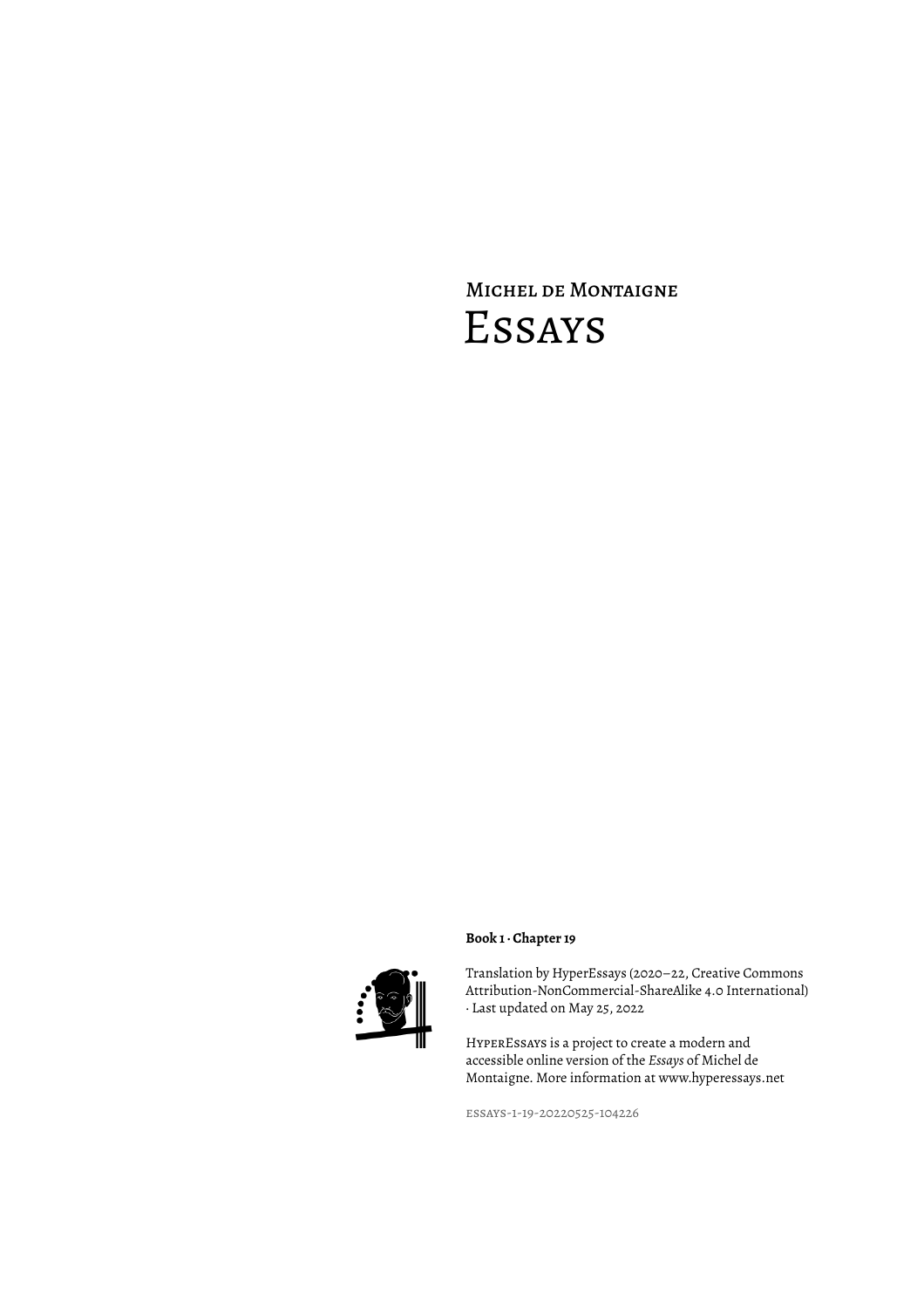# Let Others Judge of Our Happiness after Our Death

 **A** *Scilicet ultima semper Exspectanda dies homini est, dicique beatus Ante obitum nemo supremaque funera debet.*

 **A** Children know this. "ey know the story of King Croesus who, taken prisoner by Cyrus and condemned to die, cried "O Solon! Solon!" as he was about to be executed. After someone told Cyrus of this, and after he sought to discover what it meant, Croesus told him that he was finding, at great personal cost, that the warning Solon had once given him was true: No matter how much fortune smiled down upon people, they could not consider themselves happy until their last day had come to pass because of the uncertainty and changes in human affairs which the slightest thing can upset. And thus Agesilaus, in front of whom someone had called the king of Persia happy for becoming the ruler of so powerful a state at a young age, said: "Yes, but Priam at that age was not unhappy." Same with the kings of Macedonia, successors of this mighty Alexander, becoming carpenters and clerks in Rome;<sup>1</sup> and with tyrants of Sicily lecturers in Corinth;<sup>2</sup> a conqueror of half the world, a commander of so many armies, becoming a sad figure at the mercy of an Egyptian king's wretched officers — this is what five or six more months of life cost the great Pompey.³ And in our fathers' time, Ludovico Sforza, the tenth duke of Milan who made all of Italy quake for so long, died a prisoner in Loches. Worse yet, he had lived there ten years by then. **C** Did the most beautiful queen, widow of the greatest king of Christendom, not recently die at the hand of an executioner?⁴ Indecent and savage cruelty! **A** And a thousand more examples like these. For as storms and hurricanes seem to lash out at our proud and lofty buildings, there seems to be spirits, up above, envious of greatness down here.

 **A** *Usque adeo res humanas uis abdita quaedam Obterit, et pulchros fasces, saeuasque secures Proculcare, ac ludibrio sibi habere uidetur.*

 **A** Sometimes fortune seems to wait until the very last day of our life to mockery of them. • Lucr., 5.1233 show what it is capable of by knocking down, in an instant, what it had

Of course everyone must expect a final day, always. And no-one is to be called happy before they are dead and buried. . Ov., MET., 3.135

Some hidden force constantly chips away at human things and seems to tread on the noble fasces and fierce axes and to make a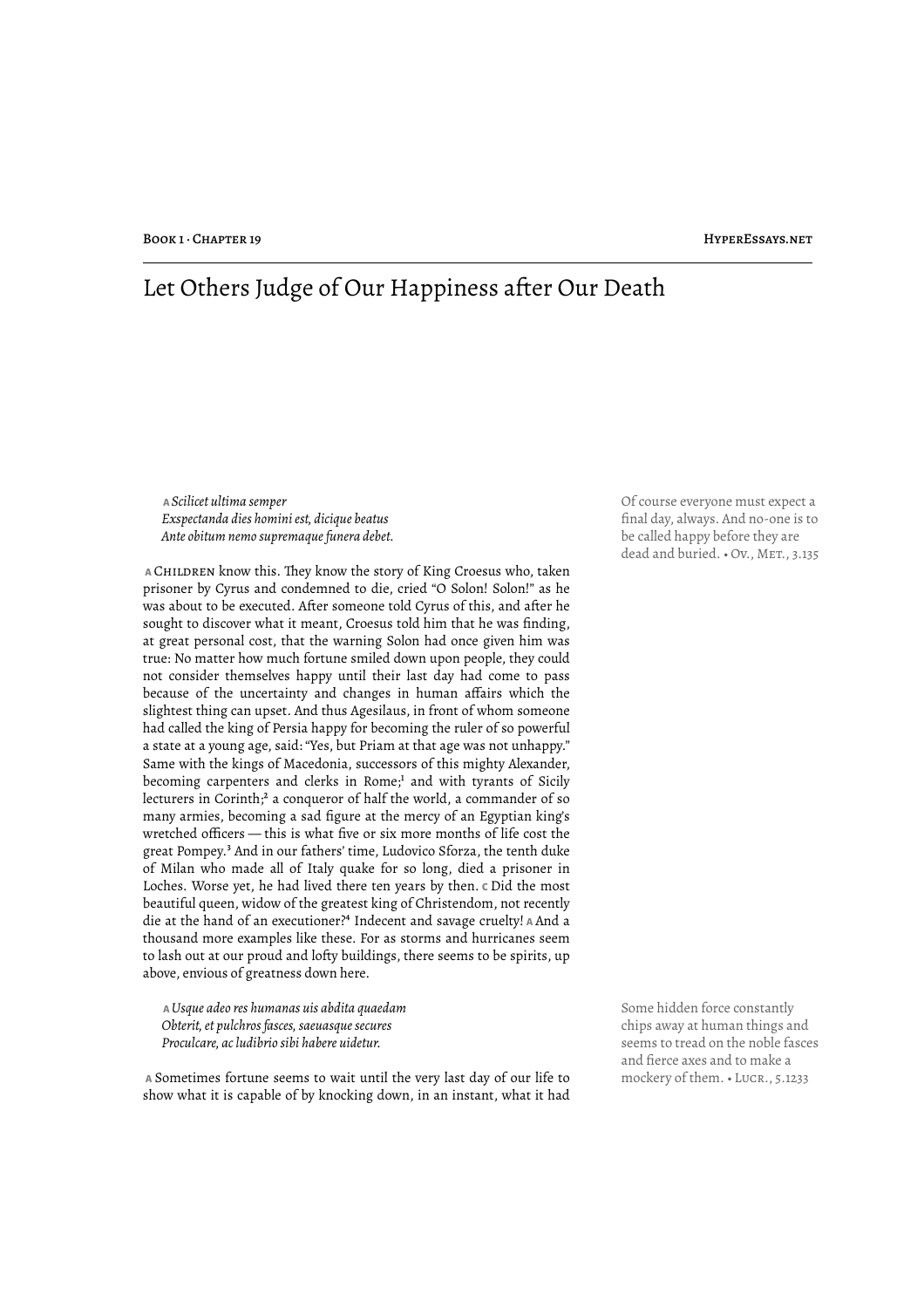Montaigne · Essays

been building for years. And, like Laberius,<sup>5</sup> we are made to cry"Nimirum *hoc die uno plus vixi mihi, quam vivendum fuit."*

 **A** We would be right, then, to listen to Solon's warning. I'm not surprised that, being a philosopher, one to whom the favors and humiliations of fortune mean nothing, neither happiness nor unhappiness, and one for whom status and power are but accidents of little significance, he looked further ahead. And that he wanted to say that this kind of happiness in life, which depends on the peace and contentment of a well-bred mind and on the resolve and confidence of a well regulated soul, could not be attributed to anyone until they had been seen in the last act of their play likely the hardest one too. A mask might do in all others, when philosophy is but pretty lines we deliver, and when the unexpected tries us only superficially and leaves us free to always stay in character. But in the final death scene, our final scene, there is no faking it. It is time to speak plainly;<sup>6</sup> time to show what is left, good and true, at the bottom of the pot.

 **A** *Nam uerae uoces tum demum pectore ab imo Eliciuntur; et eripitur persona, manet res.*

 **A** "is is why all other actions of our life should be weighed and measured against this last moment. It is the master, the day that speaks for all others. Here is the day, says an ancient one, that must speak for all my bygone years. I leave it to death to assess what I will have made of my studies.<sup>7</sup> We will see, then, if my words come from my lips or from my heart.

 **B** I have seen many who gave their whole life a good or bad reputation when they died. Scipio, Pompey's father-in-law, died well and so redressed the poor opinion all had of him until then.<sup>8</sup> When Epaminondas was asked who he thought was the best man, Chabrias, Iphicrates, or himself, he said: "Let us see how we die before we answer."<sup>9</sup> Indeed, he would be much cheated if someone were to judge him without taking into account the honor and greatness of his death. God willed it as he wished but, in my time, three of the worse and most despicable people I had the displeasure to know in my life had the most orderly deaths, composed in every way to perfection.

 **C** Some die an admirable and fortunate death. I saw the thread of a man's career cut when it was making wonderful progress and blossoming, and end so magnificently that his ambitious and audacious goals could not have been as remarkable as their interruption was. He reached his destination at once, with more prestige and glory than he could have wished or hoped for. And his demise brought him influence and fame faster than he had thought his career might.<sup>10</sup>

 **B** In judging the life of another, I always consider how it ended. And in most of my own studies, how mine can end well, which is to say calmly and quietly.

2

Only then are true words spoken from the heart. The mask is torn off. Reality remains. • LUCR., 3.57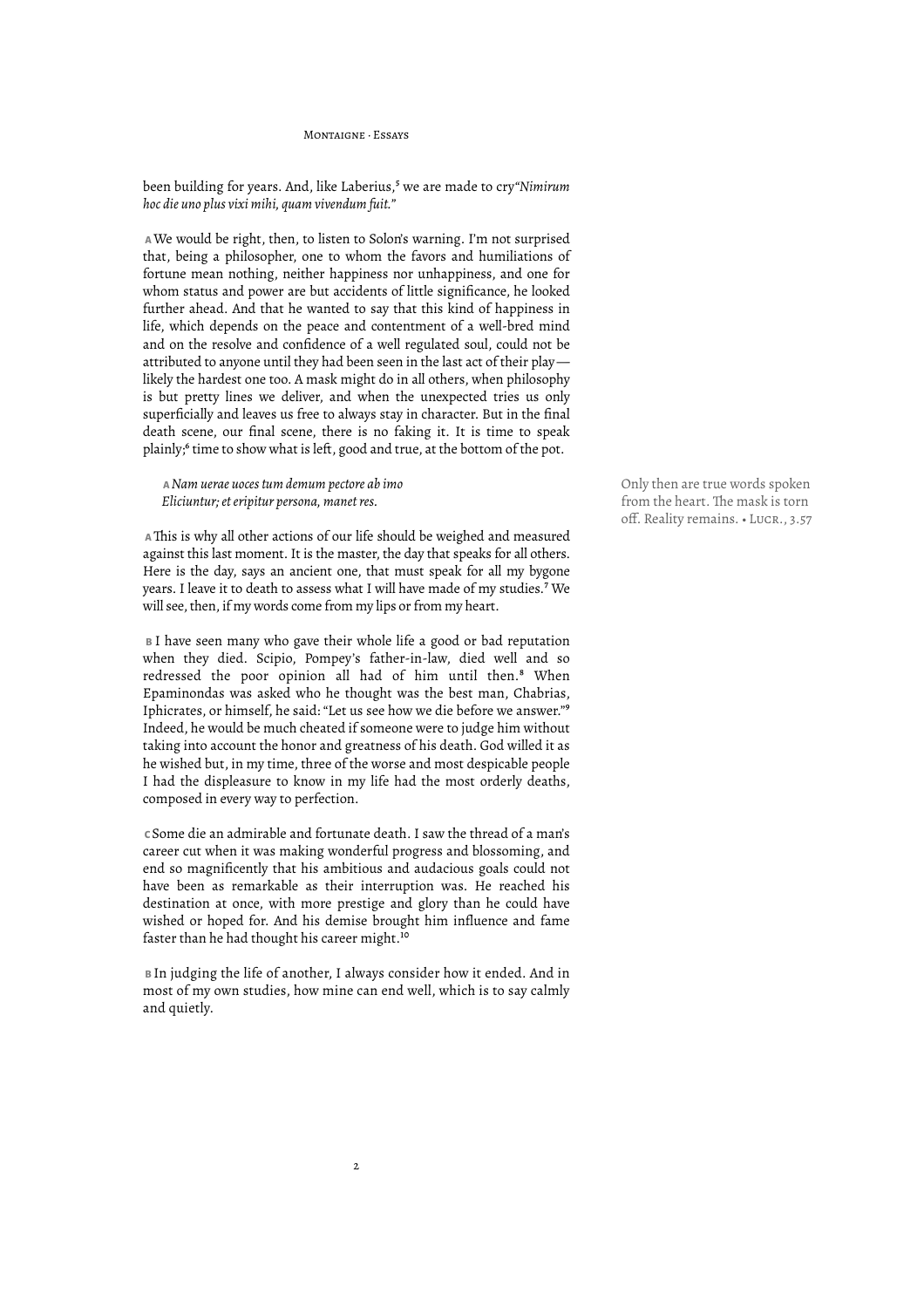#### **NOTES**

- 1 Perseus, king of Macedonia some 150 years after Alexander the Great, died in captivity in Italy along with two of his three sons. His youngest, Alexander, survived and became a craftsman and a clerk.
- 2 Defeated by Timoleon in 344 BCE, Dionysius the Younger, ruler of Syracuse, lived the last year of his life in exile, in Corinth, where he became a public figure of sorts.
- 3 Pompey spent the last few months of his life running from Caesar. He tried, unsuccessfully, to convince Ptolemy XIII to help him. The pharaoh had him assassinated instead.
- 4 Mary, Queen of Scots, once the wife of Francis II of France, was executed in 1587. This is clear instance of a later addition, by Montaigne, to the original text likely composed in 1572.
- 5 Decimus Laberius, a Roman knight, who was made to appear on stage and thus, according to custom, lost his knighthood. He lamented that, in a single day, 60 years of honorable living had been undone.
- 6 Literally, "we must speak French" *(il faut parler François)*.
- 7 Seneca writes "I will leave Death determine what I have accomplished" *(quid profecerim morti crediturus sum).* In French, Montaigne wrote *l'essay du fruict de mes estudes* giving us a clue as to the origin and meaning of the title of his book. The theme of what is to be made of his studies is reintroduced at the very end of this chapter.
- 8 This is Metellus Scipio who fought on Pompey's side against Caesar and killed himself to avoid capture. When enemy soldiers came looking for him and, not knowing who he was, asked him where his commander was, he replied, as he died, "The commander is fine" *(imperator bene se habet)*.
- 9 In Plutarch: "Hard to say while we are alive." *(δύσκριτον ἕως ζῶμεν)*.
- 10 "is paragraph is generally understood to be a reference to Étienne de la Boétie. La Boétie was a poet, a writer, and a colleague and close friend of Montaigne's. He died, with Montaigne by his side, in 1563, about nine years after this essay is estimated to have been written.

### Montaigne's Sources

| Amyot, Plut. | Amyot, Jacques, Oeuvres morales et meslees de<br>Plutarque |
|--------------|------------------------------------------------------------|
| Cic., Tusc.  | Cicero, Tusculan Disputations                              |